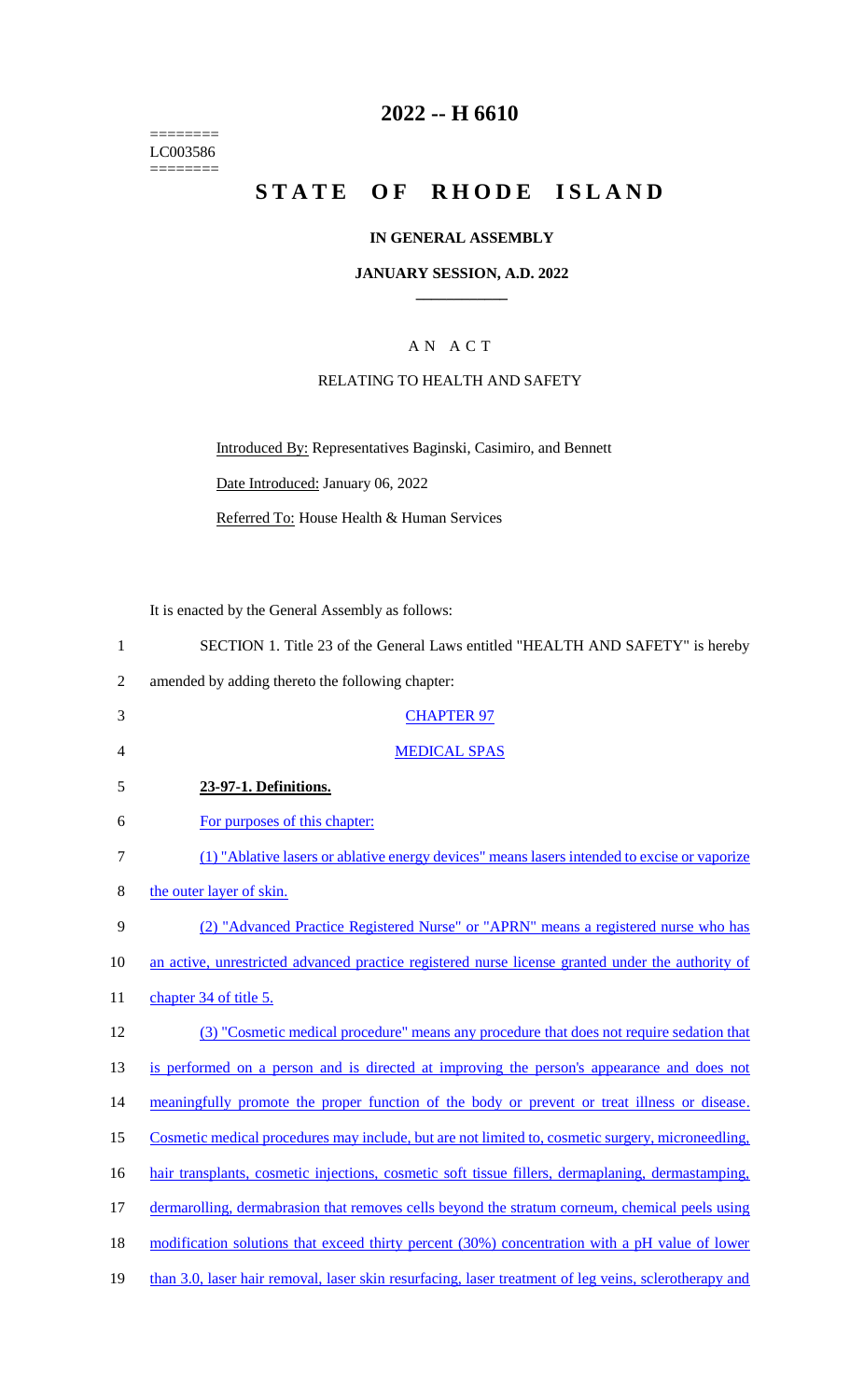| $\mathbf{1}$     | other laser procedures, intense pulsed light, injection of cosmetic filling agents and neurotoxins and |
|------------------|--------------------------------------------------------------------------------------------------------|
| $\overline{2}$   | the use of class II medical devices designed to induce deep skin tissue alteration. The performance    |
| 3                | of cosmetic medical services is the practice of medicine and surgery. A cosmetic medical service       |
| $\overline{4}$   | shall be performed only by a qualified licensed or certified non-physician if the services have been   |
| 5                | delegated by a medical director, supervising physician, or APRN who is responsible for on-site         |
| 6                | supervision of the services performed.                                                                 |
| $\boldsymbol{7}$ | (4) "Delegate" means a non-physician tasked with performing a procedure as defined $\S$ 23-            |
| $8\,$            | $97-1(3)$ by a physician or APRN.                                                                      |
| $\mathbf{9}$     | (5) "Department" means the Rhode Island department of health.                                          |
| 10               | (6) "Medical director" means a physician who assumes the role of, or holds oneself out as,             |
| 11               | medical director at a medical spa. The medical director shall be:                                      |
| 12               | (i) Trained in the indications for, and performance of, cosmetic medical procedures,                   |
| 13               | including all medical devices or instruments that can alter or cause biological change or damage       |
| 14               | the skin and subcutaneous tissue. Training programs provided by a manufacturer or vendor of a          |
| 15               | medical device or supplies may not be a medical director's, supervising physician's or APRN's only     |
| 16               | education in the cosmetic medical service or the operation of medical devices to be used;              |
| 17               | (ii) Responsible for implementing policies and procedures to ensure quality patient care;              |
| 18               | (iii) Responsible for the delegation and supervision of cosmetic procedures;                           |
| 19               | (iv) Responsible for the oversight of all cosmetic medical procedures performed by                     |
| 20               | physicians, APRNs, and non-physicians; and                                                             |
| 21               | (v) Responsible for ensuring that all supervising physicians and supervising APRNs, any                |
| 22               | physicians and APRNs performing cosmetic medical procedures, and any non-physicians and non-           |
| 23               | APRNs delegated to perform cosmetic medical procedures, are properly trained in the safe and           |
| 24               | effective performance of all cosmetic medical procedures that they perform at the medical spa.         |
| 25               | (7) "Medical spa" means an establishment in which cosmetic medical procedures are                      |
| 26               | performed.                                                                                             |
| 27               | (8) "Physician" means an allopath or osteopath who has an active license, unrestricted                 |
| 28               | medical license granted under the authority of chapter 37 of title 5.                                  |
| 29               | (9) "Supervision" means an arrangement when a qualified supervising physician or APRN                  |
| 30               | is either:                                                                                             |
| 31               | (i) On site and able to directly observe the treatment being performed, though not                     |
| 32               | necessarily in the same room (i.e., direct supervision); or                                            |
| 33               | (ii) Is off site, but immediately available if needed, either in person or<br>$by$                     |
| 34               | telecommunication (i.e., indirect supervision).                                                        |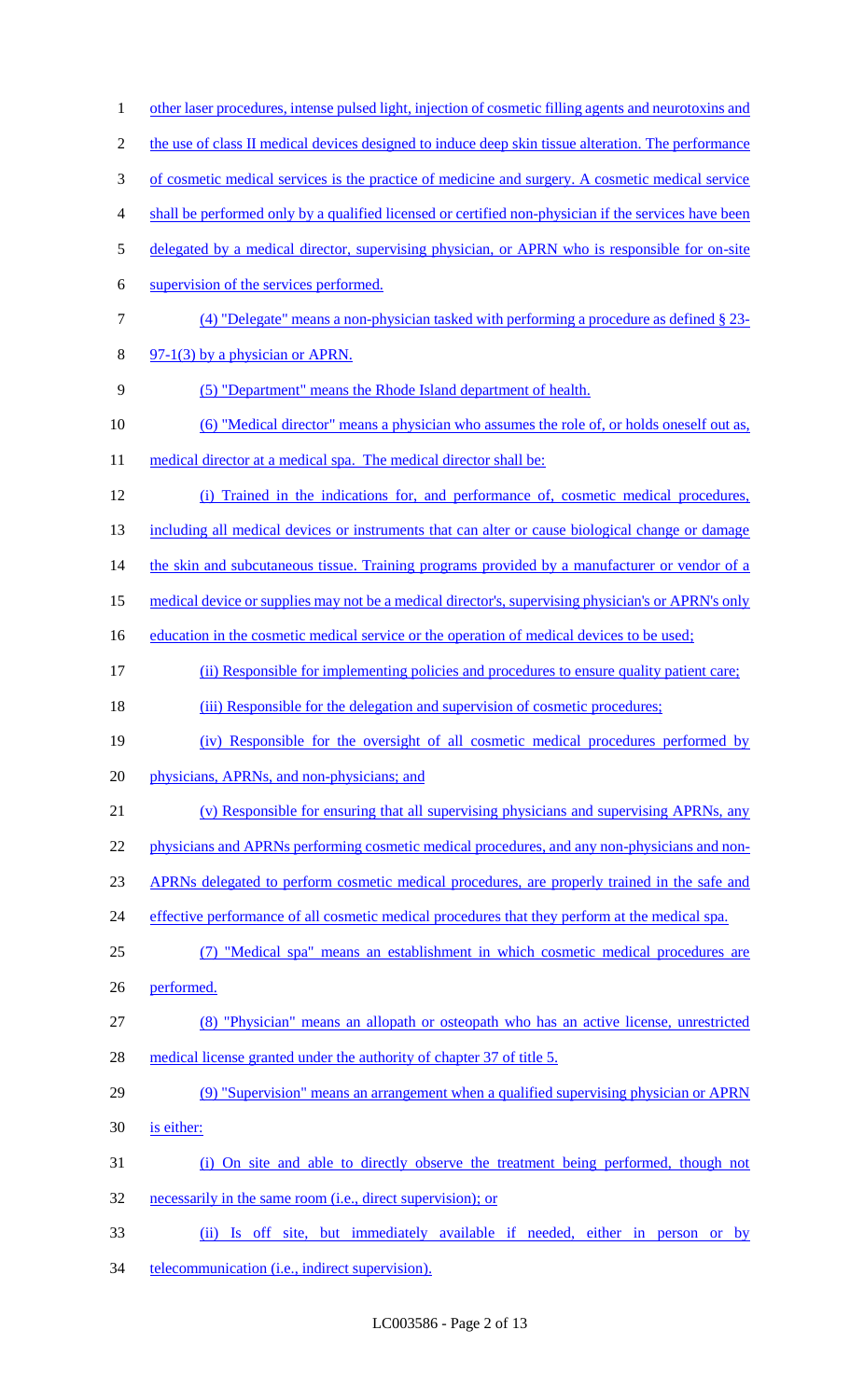| 1              | 23-97-2. Protection of patients in a medical spa.                                               |
|----------------|-------------------------------------------------------------------------------------------------|
| $\mathbf{2}$   | (a) A physician or APRN who performs cosmetic medical procedures, or supervises such            |
| 3              | procedures delegated to and performed by a non-physician or non-APRN, must be trained in the    |
| $\overline{4}$ | indications for and performance of the cosmetic medical procedure. An APRN who performs         |
| 5              | cosmetic medical procedures, or supervises such procedures delegated to and performed by a non- |
| 6              | physician or non-APRN, must be accredited by the state board of nursing.                        |
| 7              | (b) The supervising physician or APRN shall:                                                    |
| $\,8\,$        | (1) Develop and maintain written office protocols for each cosmetic medical procedure.          |
| $\mathbf{9}$   | Such protocols shall be kept on site at the medical spa for review and/or inspection by the     |
| 10             | department.                                                                                     |
| 11             | (2) Perform an initial assessment of the patient.                                               |
| 12             | (3) Prepare a written treatment plan for each patient, which plan shall include, as             |
| 13             | applicable, diagnoses, course of treatment, and specifications for any device being used.       |
| 14             | (4) Obtain patient consent, if the cosmetic medical procedure(s) are being performed by a       |
| 15             | non-physician or non-APRN and documenting, in the patient's medical record, the credentials and |
| 16             | names of the non-physician or non-APRN who will be performing the cosmetic medical procedure.   |
| 17             | (5) Create and maintain medical records in a manner consistent with applicable laws and         |
| 18             | regulations and accepted medical practice.                                                      |
| 19             | (c) Non-physicians and non-APRNs may only perform cosmetic medical procedures:                  |
| 20             | (1) For which they have the requisite training; and                                             |
| 21             | (2) Which have been delegated to them by a supervising physician or APRN.                       |
| 22             | (d) At all times in the performance of their duties relative to cosmetic procedures, all        |
| 23             | non-physicians and non-APRNs shall:                                                             |
| 24             | (1) Wear identification that identifies them as not being physicians or APRNs. As               |
| 25             | applicable, such identification must identify the non-physician/non-APRN's job title and        |
| 26             | credentials, including professional license;                                                    |
| 27             | (2) Review and follow written protocols for each delegated cosmetic medical procedure;          |
| 28             | (3) Verify that the supervising physician or supervising APRN has assessed the patient and      |
| 29             | given written treatment instructions for each procedure performed;                              |
| 30             | (4) Review the cosmetic medical procedure with each patient;                                    |
| 31             | (5) Notify the medical director, as well as the supervising physician or supervising APRN,      |
| 32             | before the patient leaves or as they become aware, of any adverse events or complications, and  |
| 33             | <u>follow up with the patient post-procedure, as appropriate:</u>                               |
| 34             | (6) Document all relevant details of the performed cosmetic medical procedure in the            |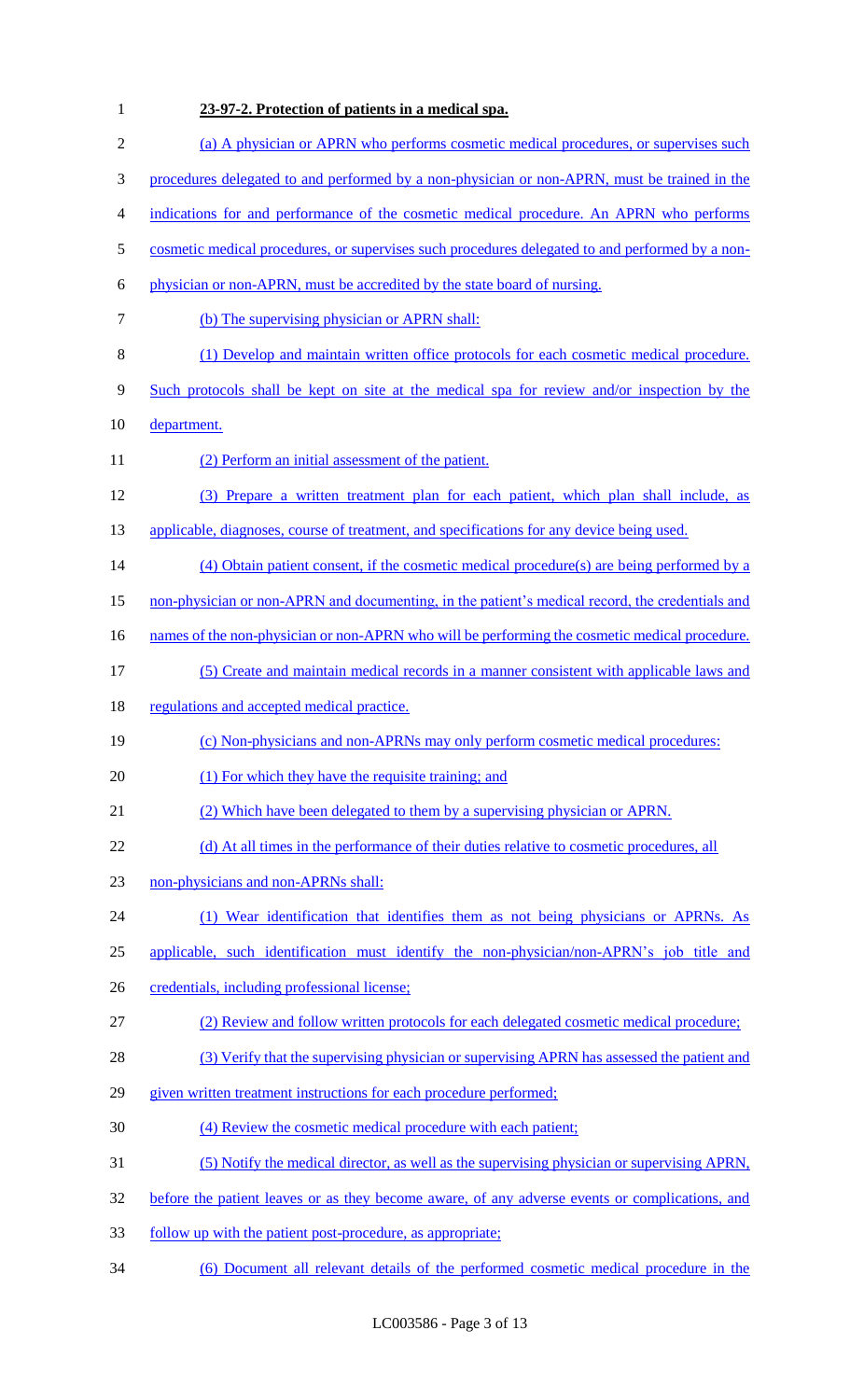- patient's medical record; and
- (7) As applicable, satisfy any requirements imposed upon them by their licensing boards.
- (e) Cosmetic medical procedures using ablative lasers or ablative energy devices shall only
- be performed by physicians.
- **23-97-3. Rules and regulations.**
- The department shall, by July 1, 2023, promulgate rules and regulations necessary and not
- inconsistent with law to implement the purpose and intent of this chapter, which rules and
- regulations shall provide for, though not be limited to, the licensing of medical spas as health care
- facilities.
- SECTION 2. Section 23-17-2 of the General Laws in Chapter 23-17 entitled "Licensing of Healthcare Facilities" is hereby amended to read as follows:
- **23-17-2. Definitions.**
- As used in this chapter:

 (1) "Affiliate" means a legal entity that is in control of, is controlled by, or is in common control with another legal entity.

 (2) "Alzheimer's dementia special-care unit or program" means a distinct living environment within a nursing facility that has been physically adapted to accommodate the particular needs and behaviors of those with dementia. The unit provides increased staffing; therapeutic activities designed specifically for those with dementia; and trains its staff on an ongoing basis on the effective management of the physical and behavioral problems of those with dementia. The residents of the unit/program have had a standard, medical-diagnostic evaluation and have been determined to have a diagnosis of Alzheimer's dementia or another dementia.

 (3) "Certified nurse-teacher" means those personnel certified by the department of elementary and secondary education and employed pursuant to the provisions of §§ 16-21-7 and 16-21-8.

 (4)(i) "Change in operator" means a transfer by the governing body or operator of a healthcare facility to any other person (excluding delegations of authority to the medical or administrative staff of the facility) of the governing body's authority to:

- (A) Hire or fire the chief executive officer of the healthcare facility;
- (B) Maintain and control the books and records of the healthcare facility;
- (C) Dispose of assets and incur liabilities on behalf of the healthcare facility; or
- (D) Adopt and enforce policies regarding operation of the healthcare facility.

(ii) This definition is not applicable to circumstances wherein the governing body of a

healthcare facility retains the immediate authority and jurisdiction over the activities enumerated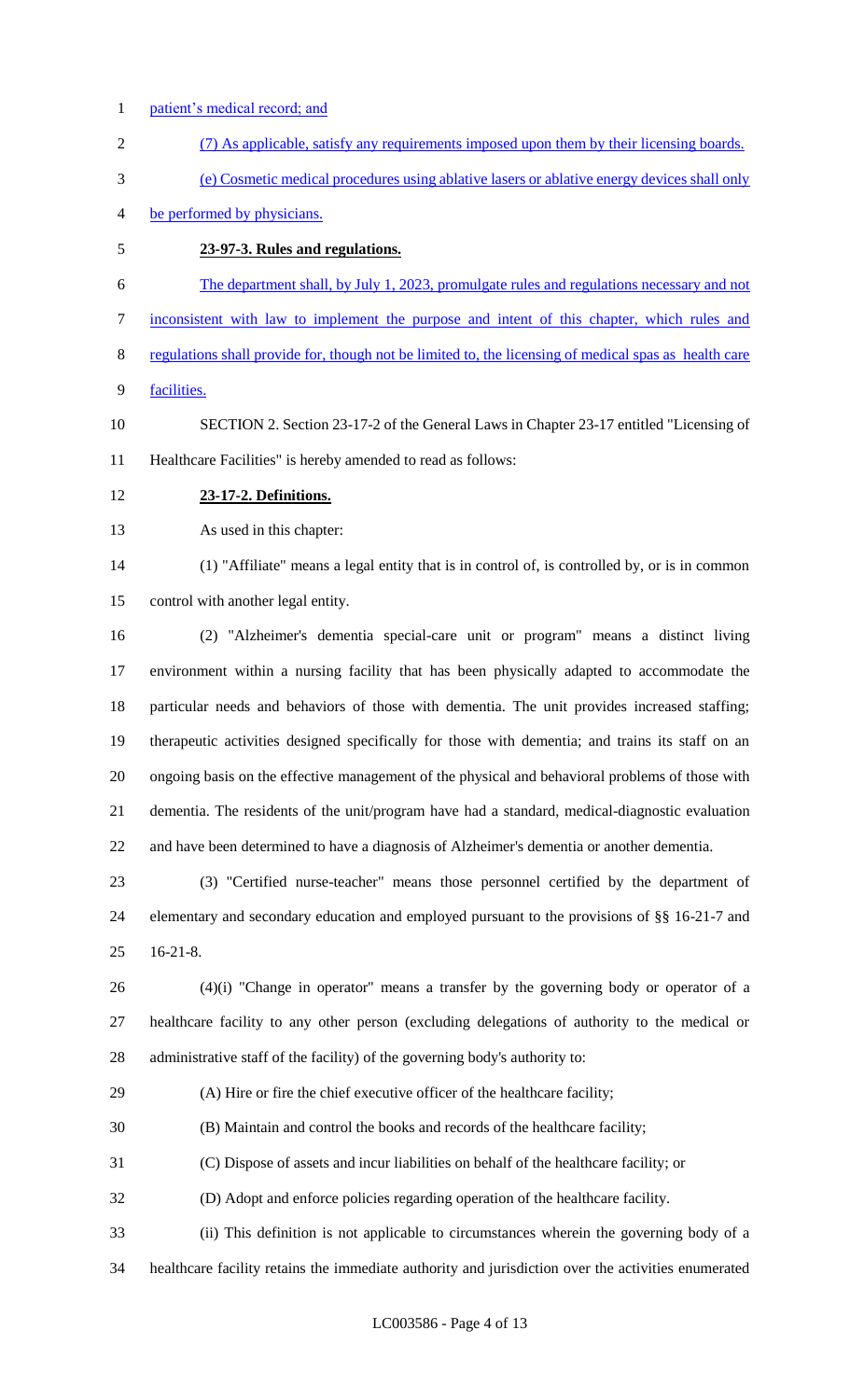1 in subsections  $(4)(i)(A) - (4)(i)(D)$ .

| $\overline{2}$ | (5) "Change in owner" means:                                                                           |
|----------------|--------------------------------------------------------------------------------------------------------|
| 3              | (i) In the case of a healthcare facility that is a partnership, the removal, addition, or              |
| 4              | substitution of a partner that results in a new partner acquiring a controlling interest in the        |
| 5              | partnership;                                                                                           |
| 6              | (ii) In the case of a healthcare facility that is an unincorporated, solo proprietorship, the          |
| $\tau$         | transfer of the title and property to another person;                                                  |
| $8\,$          | (iii) In the case of a healthcare facility that is a corporation:                                      |
| $\mathbf{9}$   | (A) A sale, lease exchange, or other disposition of all, or substantially all, of the property         |
| 10             | and assets of the corporation; or                                                                      |
| 11             | (B) A merger of the corporation into another corporation; or                                           |
| 12             | (C) The consolidation or two (2) or more corporations, resulting in the creation of a new              |
| 13             | corporation; or                                                                                        |
| 14             | (D) In the case of a healthcare facility that is a business corporation, any transfer of               |
| 15             | corporate stock that results in a new person acquiring a controlling interest in the corporation; or   |
| 16             | (E) In the case of a healthcare facility that is a nonbusiness corporation, any change in              |
| 17             | membership that results in a new person acquiring a controlling vote in the corporation.               |
| 18             | (6) "Clinician" means a physician licensed under chapter 37 of title 5; a nurse licensed               |
| 19             | under chapter 34 of title 5; a psychologist licensed under chapter 44 of title 5; a social worker      |
| 20             | licensed under chapter 39.1 of title 5; a physical therapist licensed under chapter 40 of title 5; and |
| 21             | a speech language pathologist or audiologist licensed under chapter 48 of title 5.                     |
| 22             | (7) "Director" means the director of the Rhode Island state department of health.                      |
| 23             | (8) "Freestanding emergency-care facility" means an establishment, place, or facility that             |
| 24             | may be a public or private organization, structurally distinct and separate from a hospital; staffed,  |
| 25             | equipped, and operated to provide prompt, emergency medical care. For the purposes of this             |
| 26             | chapter, "emergency medical care" means services provided for a medical condition or behavioral-       |
| 27             | health condition that is manifested by symptoms of sufficient severity that, in the absence of         |
| 28             | immediate medical attention, could result in harm to the person or others; serious impairment to       |
| 29             | bodily functions; serious dysfunction of any bodily organ or part; or development or continuance       |
| 30             | of severe pain.                                                                                        |
| 31             | (9) "Healthcare facility" means any institutional health-service provider, facility, or                |
| 32             | institution, place, building, agency, or portion thereof, whether a partnership or corporation,        |

 whether public or private, whether organized for profit or not, used, operated, or engaged in providing healthcare services, including, but not limited to: hospitals; nursing facilities; home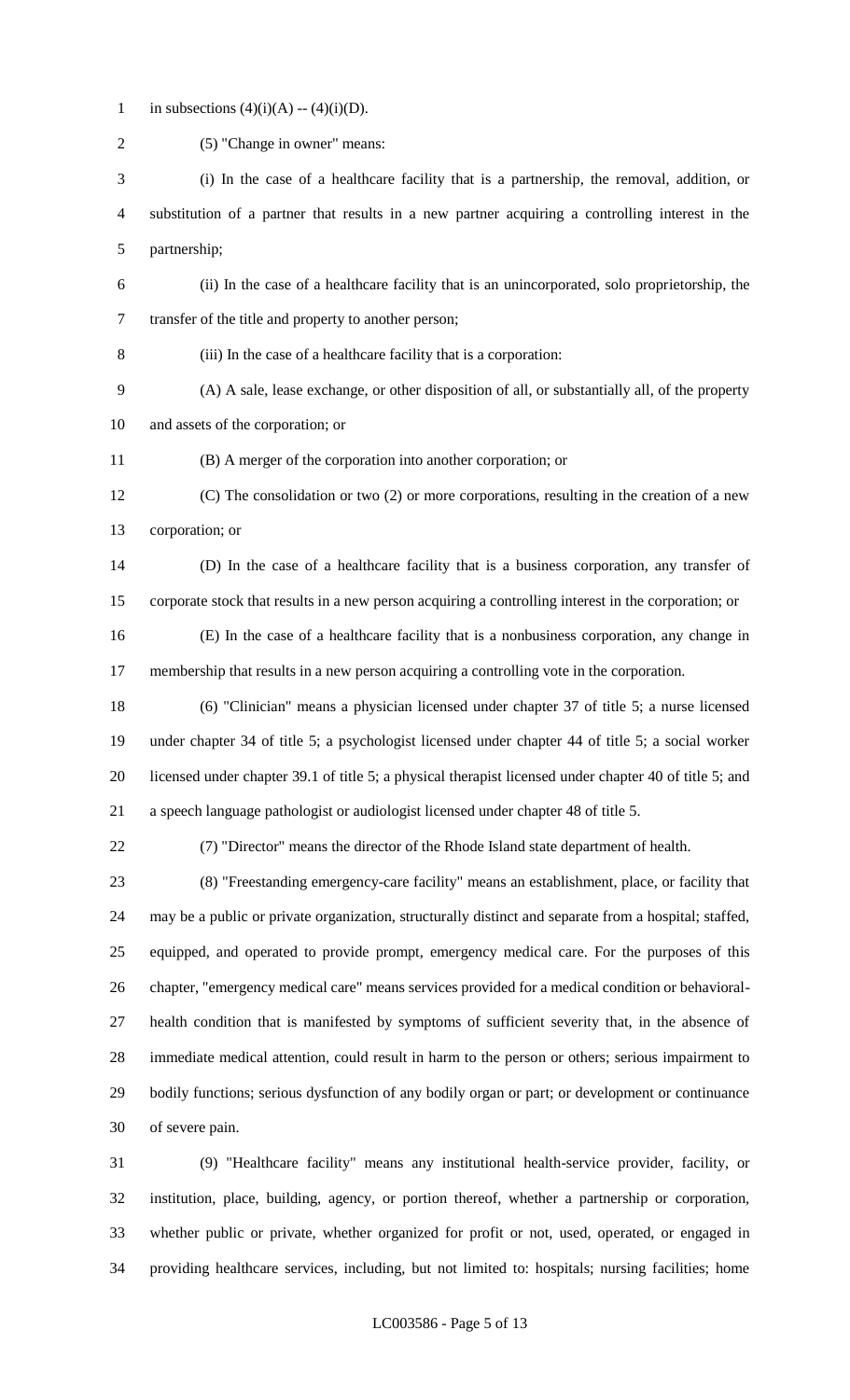nursing-care provider (which shall include skilled nursing services and may also include activities allowed as a home-care provider or as a nursing service agency); home-care provider (which may include services such as personal care or homemaker services); rehabilitation centers; kidney disease treatment centers; health maintenance organizations; freestanding emergency-care facilities as defined in this section, and facilities providing surgical treatment to patients not requiring hospitalization (surgi-centers); hospice care, and physician ambulatory-surgery centers and podiatry ambulatory-surgery centers providing surgical treatment. The term "healthcare facility" also includes organized ambulatory-care facilities that are not part of a hospital but that are organized and operated to provide healthcare services to outpatients, such as: central-services facilities serving more than one healthcare facility or healthcare provider; treatment centers; 11 diagnostic centers; outpatient clinics; medical spas as defined in chapter 97 of title 23; infirmaries and health centers; school-based health centers, and neighborhood health centers. The term "healthcare facility" also includes a mobile health-screening vehicle as defined in this section. The term "healthcare facility" shall not apply to organized, ambulatory-care facilities owned and operated by professional service corporations as defined in chapter 5.1 of title 7, as amended (the "professional service corporation law"), or to a practitioner's (physician, dentist, or other healthcare provider) office or group of practitioners' offices (whether owned and/or operated by a hospital or an affiliate of a hospital or an individual practitioner, alone or as a member of a partnership, professional service corporation, organization, or association); provided, however, notwithstanding any other provision herein or in the general laws, any hospital or any affiliate of a hospital that owns and/or operates a practitioner's office shall ensure that such practitioner's office complies with licensing or accreditation requirements that may be applicable to the practitioner's office. Individual categories of healthcare facilities shall be defined in rules and regulations promulgated by the licensing agency with the advice of the health services council. Rules and regulations concerning hospice care shall be promulgated with regard to the "Standards of a Hospice Program of Care," promulgated by the National Hospice Organization. Any provider of hospice care who provides hospice care without charge shall be exempt from the licensing provisions of this chapter but shall meet the "Standards of a Hospice Program of Care." Facilities licensed by the department of behavioral healthcare, developmental disabilities and hospitals and the department of human services, and clinical laboratories licensed in accordance with chapter 16.2 of this title, as well as Christian Science institutions (also known as Christian Science Nursing Facilities) listed and certified by the Commission for Accreditation of Christian Science Nursing Organizations/Facilities, Inc. shall not be considered healthcare facilities for purposes of this chapter.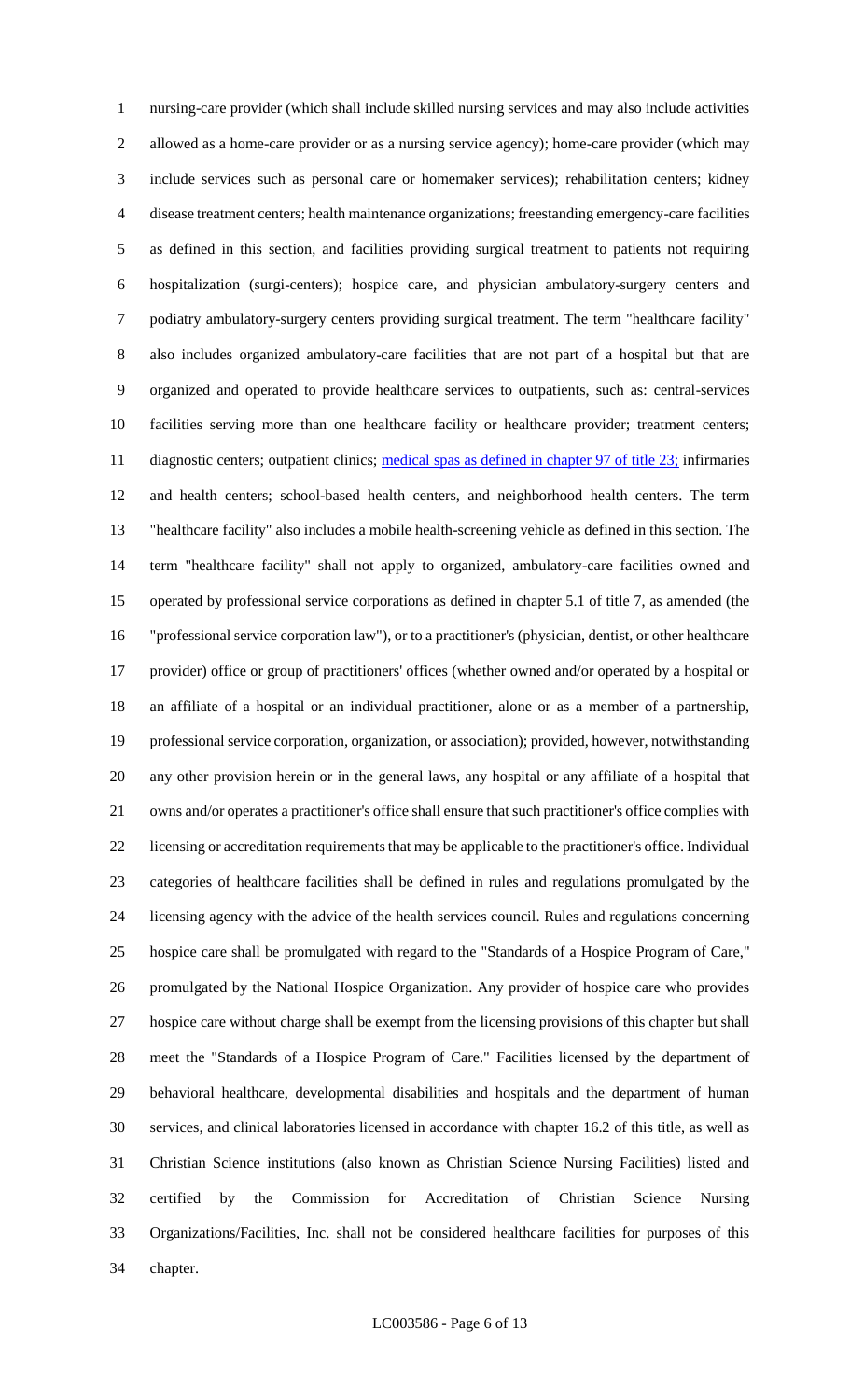(10) "Homemaker," or however else called, means a trained, nonprofessional worker who performs related housekeeping services in the home for the sick, disabled, dependent, or infirm, and as further defined by regulation; the director shall establish criteria for training.

 (11) "Hospital" means a person or governmental entity licensed in accordance with this chapter to establish, maintain, and operate a hospital.

(12) "Licensing agency" means the Rhode Island state department of health.

 (13) "Medical services" means any professional services and supplies rendered by, or under the direction of, persons duly licensed under the laws of this state to practice medicine, surgery, or podiatry that may be specified by any medical service plan. Medical service shall not be construed to include hospital services.

 (14) "Mobile health-screening vehicle" means a mobile vehicle, van, or trailer that delivers primary and preventive healthcare screening services, and:

 (i) Does not maintain active contracts or arrangements with any health insurer subject to regulation under chapter 20 or 42 of title 27;

 (ii) Does not maintain active contracts or arrangements with another licensed healthcare facility as that term is defined within this section; and

(iii) Does not provide medical services free of charge.

 (15) "Non-English speaker" means a person who cannot speak or understand, or has difficulty in speaking or understanding, the English language, because he/she uses only, or primarily, a spoken language other than English, and/or a person who uses a sign language and requires the use of a sign-language interpreter to facilitate communication.

 (16) "Person" means any individual, trust or estate, partnership, corporation (including associations, joint stock companies, and insurance companies), state, or political subdivision or instrumentality of a state.

 (17) "Physician ambulatory-surgery center" means an office, or portion of an office, that is utilized for the purpose of furnishing surgical services to the owner and/or operator's own patients on an ambulatory basis, and shall include both single-practice, physician ambulatory-surgery centers and multi-practice, physician ambulatory-surgery centers. A "single-practice, physician ambulatory-surgery center" is a physician ambulatory center owned and/or operated by a physician- controlled professional service corporation as defined in chapter 5.1 of title 7 (the "professional service corporation law"), or a physician-controlled limited-liability company (as defined in chapter 16 of title 7 (the "limited liability company act")) in which no physician is an officer, shareholder, director, or employee of any other corporation engaged in the practice of the same profession, or a private physician's office (whether owned and/or operated by an individual practitioner, alone or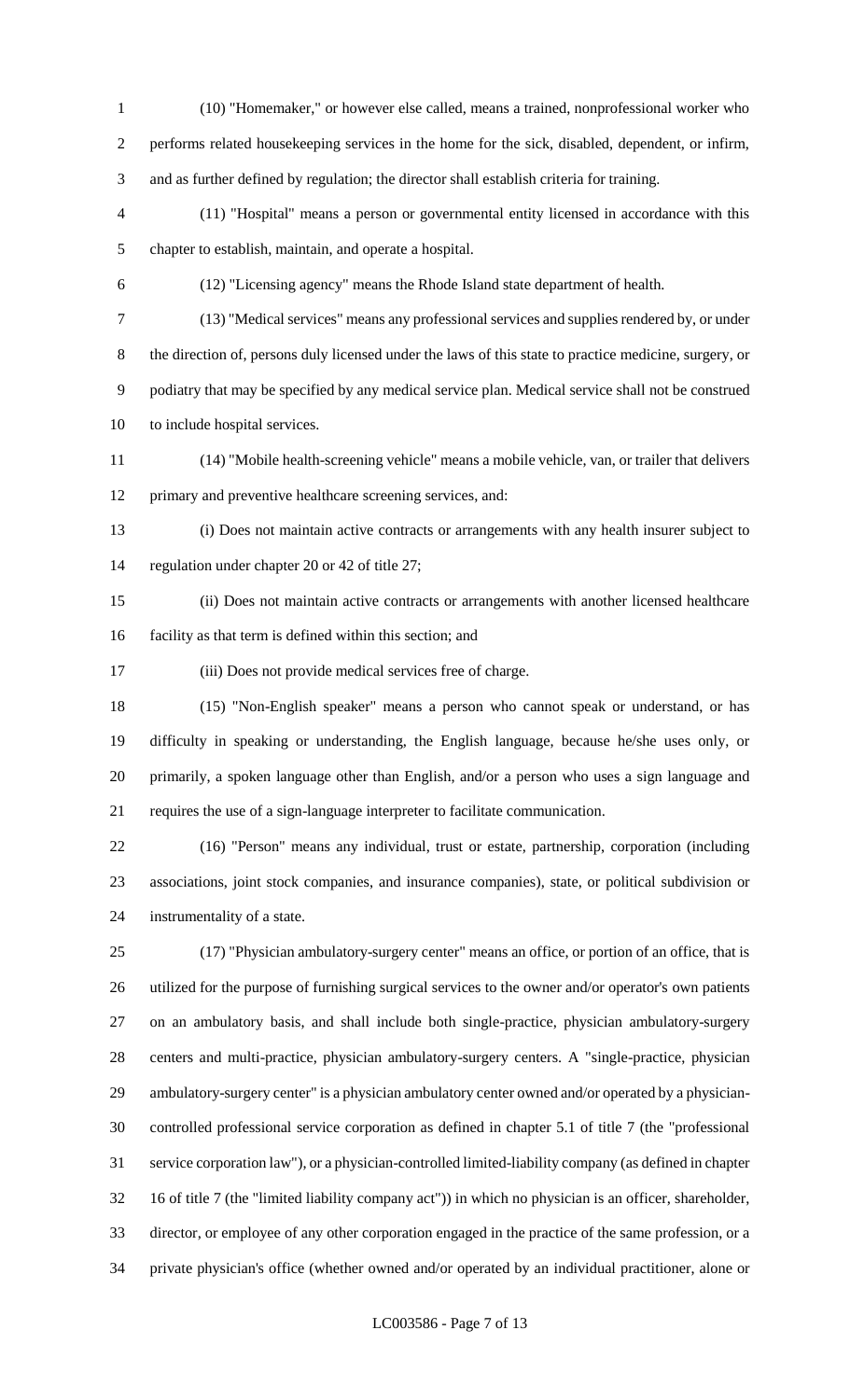as a member of a partnership, professional service corporation, limited-liability company, organization, or association). A "multi-practice, physician ambulatory-surgery center" is a physician ambulatory-surgery center owned and/or operated by a physician-controlled professional service corporation (as defined in the professional service corporation law) or a physician- controlled limited-liability company (as defined in the limited liability company act) in which a physician is also an officer, shareholder, director, or employee of another corporation engaged in the practice of the same profession, or a group of physicians' offices (whether owned and/or operated by an individual practitioner, alone or as a member of a partnership, professional service corporation, limited-liability company, organization, or association).

 (18) "Podiatry ambulatory-surgery center" means an office or portion of an office that is utilized for the purpose of furnishing surgical services to the owner and/or operator's own patients on an ambulatory basis, and shall include both single-practice, podiatry ambulatory-surgery centers and multi-practice podiatry ambulatory-surgery centers. A "single-practice podiatry ambulatory- surgery center" is a podiatry ambulatory center owned and/or operated by a podiatrist-controlled professional service corporation (as defined in chapter 5.1 of title 7 (the "professional service corporation law")), or a podiatrist-controlled limited-liability company (as defined in chapter 16 of title 7 (the "limited liability company act")) in which no podiatrist is an officer, shareholder, director, or employee of any other corporation engaged in the practice of the same profession, or a private podiatrist's office (whether owned and/or operated by an individual practitioner, alone or as a member of a partnership, professional service corporation, limited-liability company, organization, or association). A "multi-practice, podiatry ambulatory-surgery center" is a podiatry ambulatory-surgery center owned and/or operated by a podiatrist-controlled professional service corporation (as defined in the professional service corporation law) or a podiatrist-controlled, limited-liability company (as defined in the limited liability company act) in which a podiatrist is also an officer, shareholder, director, or employee of another corporation engaged in the practice of the same profession, or a group of podiatrists' offices (whether owned and/or operated by an individual practitioner, alone or as a member of a partnership, professional service corporation, limited-liability company, organization, or association).

 (19) "Qualified interpreter" means a person who, through experience and/or training, is able to translate a particular foreign language into English, with the exception of sign-language interpreters who must be licensed in accordance with chapter 71 of title 5.

 (20) "Qualified sign-language interpreter" means one who has been licensed in accordance with the provisions of chapter 71 of title 5.

(21) "School-based health center" means a facility located in an elementary or secondary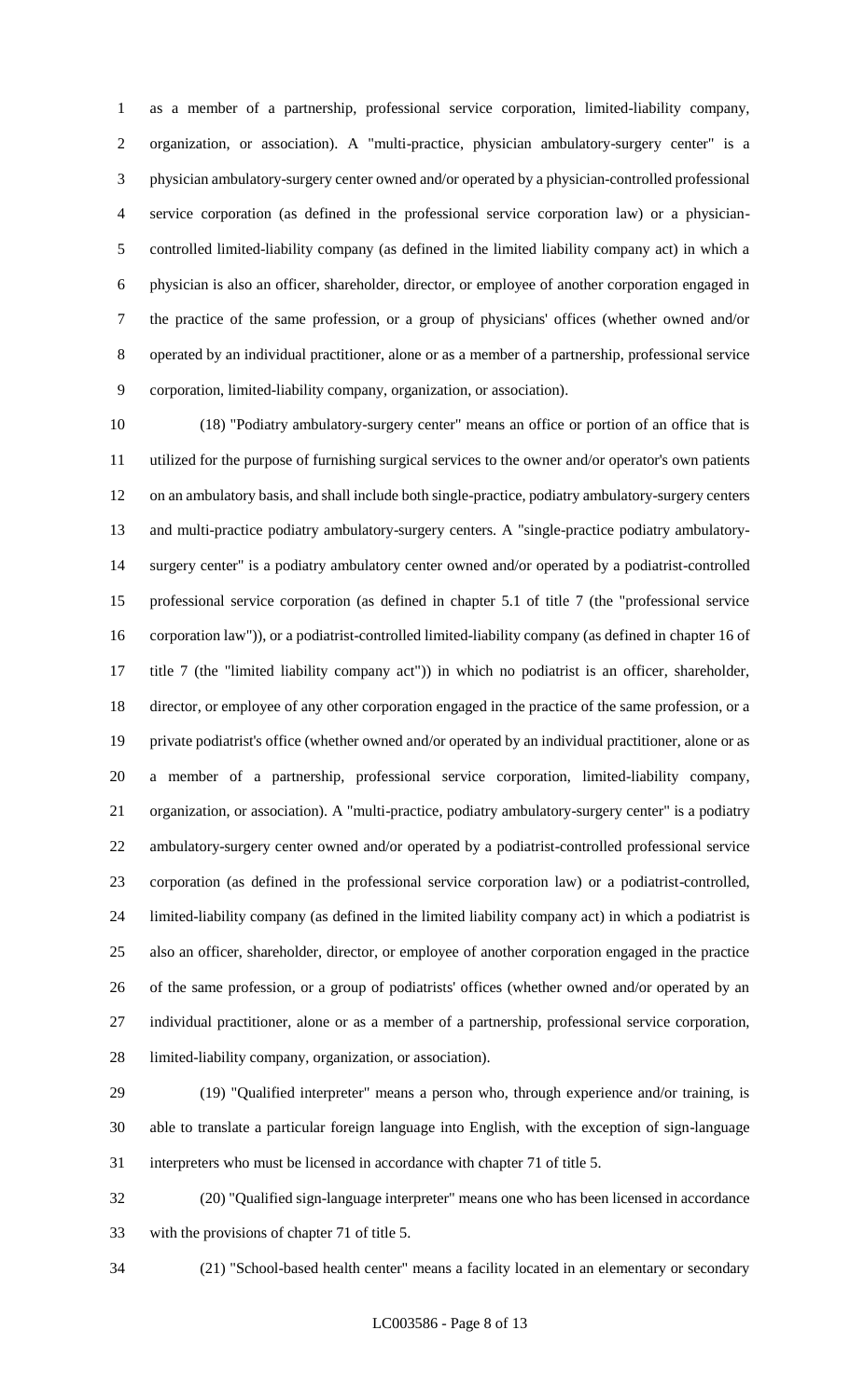school licensed as a school-based health center that delivers primary and/or preventive healthcare services to individuals to include, but not be limited to, students on site.

 SECTION 3. Section 23-15-2 of the General Laws in Chapter 23-15 entitled "Determination of Need for New Healthcare Equipment and New Institutional Health Services" is hereby amended to read as follows:

**23-15-2. Definitions.**

As used in this chapter:

 (1) "Affected person" means and includes the person whose proposal is being reviewed, or the applicant, healthcare facilities located within the state that provide institutional health services, the state medical society, the state osteopathic society, those voluntary nonprofit area-wide 11 planning agencies that may be established in the state, the state budget office, the office of health insurance commissioner, any hospital or medical-service corporation organized under the laws of the state, the statewide health coordinating council, contiguous health-systems agencies, and those members of the public who are to be served by the proposed, new institutional health services or new healthcare equipment.

 (2) "Cost-impact analysis" means a written analysis of the effect that a proposal to offer or develop new institutional health services or new healthcare equipment, if approved, will have on healthcare costs and shall include any detail that may be prescribed by the state agency in rules and regulations.

(3) "Director" means the director of the Rhode Island state department of health.

 (4)(i) "Healthcare facility" means any institutional health-service provider, facility or institution, place, building, agency, or portion of them, whether a partnership or corporation, whether public or private, whether organized for profit or not, used, operated, or engaged in providing healthcare services that are limited to hospitals, nursing facilities, home nursing-care provider, home-care provider, hospice provider, inpatient rehabilitation centers (including drug and/or alcohol abuse treatment centers), freestanding emergency-care facilities as defined in § 23- 17-2, certain facilities providing surgical treatment to patients not requiring hospitalization (surgi- centers, multi-practice, physician ambulatory-surgery centers and multi-practice, podiatry ambulatory-surgery centers) and facilities providing inpatient hospice care. Single-practice physician or podiatry ambulatory-surgery centers (as defined in § 23-17-2(17), (18), respectively) are exempt from the requirements of chapter 15 of this title; provided, however, that such exemption shall not apply if a single-practice physician or podiatry ambulatory-surgery center is established by a medical practice group (as defined in § 5-37-1) within two (2) years following the formation of such medical practice group, when such medical practice group is formed by the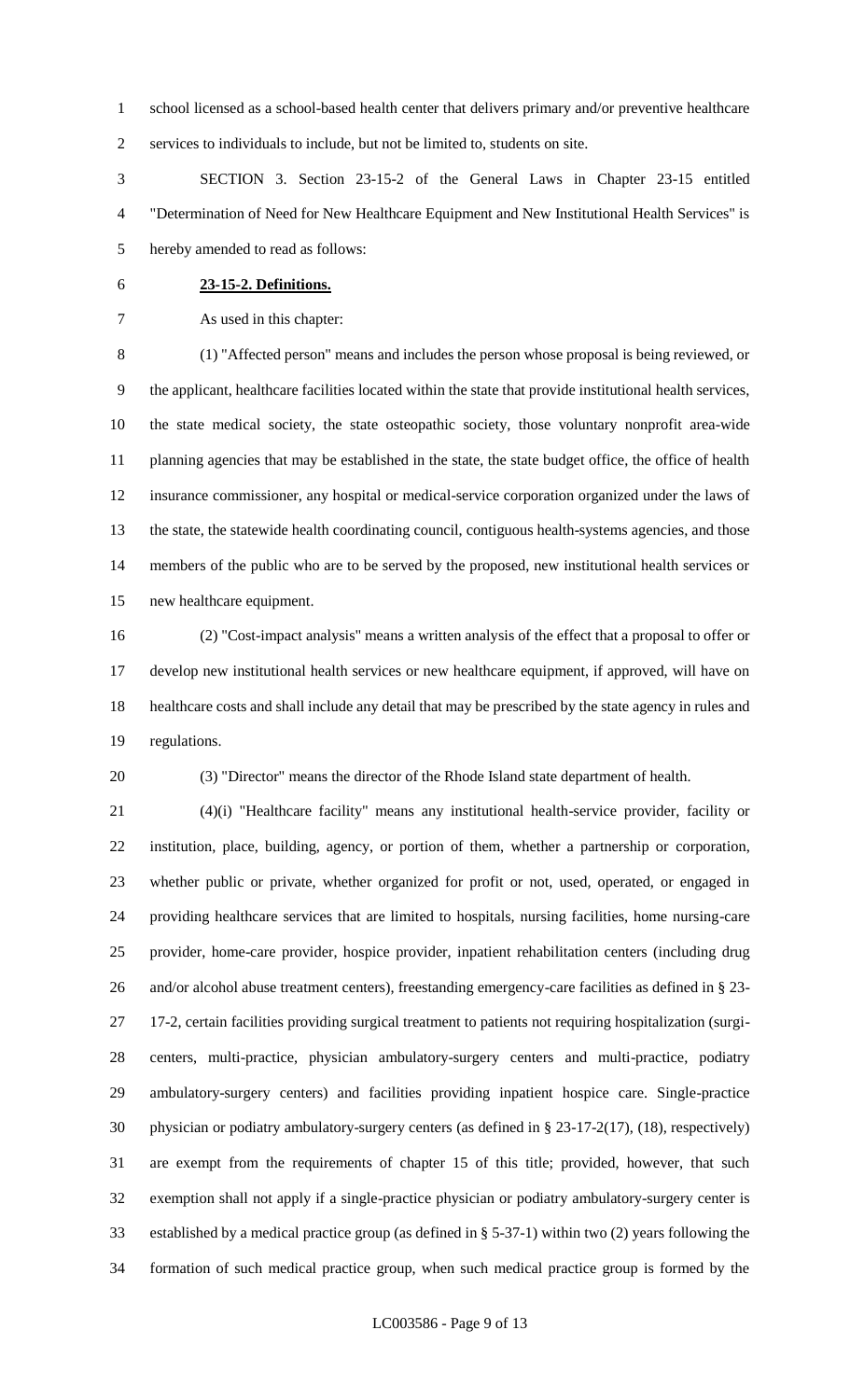merger or consolidation of two (2) or more medical practice groups or the acquisition of one 2 medical practice group by another medical practice group. Medical spas as defined in chapter 97 3 of title 23 are exempt from the requirements of chapter 15 of this title. The term "healthcare facility" does not include Christian Science institutions (also known as Christian Science nursing facilities) listed and certified by the Commission for Accreditation of Christian Science Nursing Organizations/Facilities, Inc.

 (ii) Any provider of hospice care who provides hospice care without charge shall be exempt from the provisions of this chapter.

 (5) "Healthcare provider" means a person who is a direct provider of healthcare services (including but not limited to physicians, dentists, nurses, podiatrists, physician assistants, or nurse practitioners) in that the person's primary current activity is the provision of healthcare services for persons.

 (6) "Health services" means organized program components for preventive, assessment, maintenance, diagnostic, treatment, and rehabilitative services provided in a healthcare facility.

 (7) "Health services council" means the advisory body to the Rhode Island state department of health established in accordance with chapter 17 of this title, appointed and empowered as provided to serve as the advisory body to the state agency in its review functions under this chapter. (8) "Institutional health services" means health services provided in or through healthcare facilities and includes the entities in or through that the services are provided.

 (9) "New healthcare equipment" means any single piece of medical equipment (and any components that constitute operational components of the piece of medical equipment) proposed to be utilized in conjunction with the provision of services to patients or the public, the capital costs of which would exceed two million two hundred fifty thousand dollars (\$2,250,000); provided, however, that the state agency shall exempt from review any application that proposes one-for-one equipment replacement as defined in regulation. Further, beginning July 1, 2012, and each July thereafter, the amount shall be adjusted by the percentage of increase in the consumer price index for all urban consumers (CPI-U) as published by the United States Department of Labor Statistics as of September 30 of the prior calendar year.

(10) "New institutional health services" means and includes:

(i) Construction, development, or other establishment of a new healthcare facility.

 (ii) Any expenditure, except acquisitions of an existing healthcare facility, that will not result in a change in the services or bed capacity of the healthcare facility by, or on behalf of, an existing healthcare facility in excess of five million two hundred fifty thousand dollars (\$5,250,000) which is a capital expenditure including expenditures for predevelopment activities; provided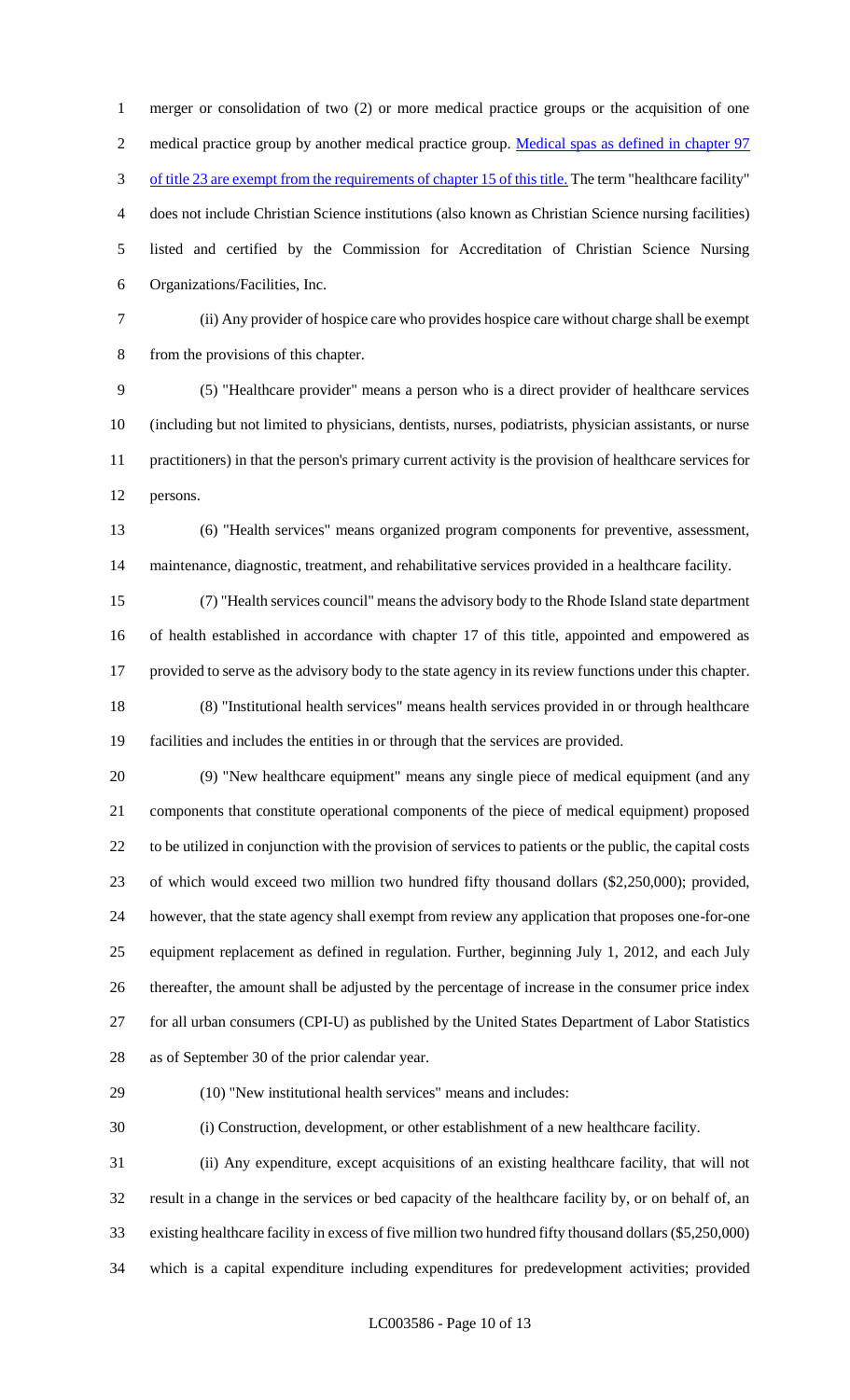further, beginning July 1, 2012, and each July thereafter, the amount shall be adjusted by the percentage of increase in the consumer price index for all urban consumers (CPI-U) as published by the United States Department of Labor Statistics as of September 30 of the prior calendar year. (iii) Where a person makes an acquisition by, or on behalf of, a healthcare facility or health maintenance organization under lease or comparable arrangement or through donation, which would have required review if the acquisition had been by purchase, the acquisition shall be deemed a capital expenditure subject to review.

 (iv) Any capital expenditure that results in the addition of a health service or that changes the bed capacity of a healthcare facility with respect to which the expenditure is made, except that the state agency may exempt from review, by rules and regulations promulgated for this chapter, any bed reclassifications made to licensed nursing facilities and annual increases in licensed bed capacities of nursing facilities that do not exceed the greater of ten (10) beds or ten percent (10%) of facility licensed bed capacity and for which the related capital expenditure does not exceed two million dollars (\$2,000,000).

 (v) Any health service proposed to be offered to patients or the public by a healthcare facility that was not offered on a regular basis in or through the facility within the twelve-month (12) period prior to the time the service would be offered, and that increases operating expenses by 18 more than one million five hundred thousand dollars (\$1,500,000), except that the state agency may exempt from review, by rules and regulations promulgated for this chapter, any health service involving reclassification of bed capacity made to licensed nursing facilities. Further, beginning July 1, 2012, and each July thereafter, the amount shall be adjusted by the percentage of increase in the consumer price index for all urban consumers (CPI-U) as published by the United States Department of Labor Statistics as of September 30 of the prior calendar year.

 (vi) Any new or expanded tertiary or specialty-care service, regardless of capital expense or operating expense, as defined by and listed in regulation, the list not to exceed a total of twelve (12) categories of services at any one time and shall include full-body magnetic resonance imaging and computerized axial tomography; provided, however, that the state agency shall exempt from review any application that proposes one-for-one equipment replacement as defined by and listed in regulation. Acquisition of full body magnetic resonance imaging and computerized axial tomography shall not require a certificate-of-need review and approval by the state agency if satisfactory evidence is provided to the state agency that it was acquired for under one million dollars (\$1,000,000) on or before January 1, 2010, and was in operation on or before July 1, 2010. (11) "Person" means any individual, trust or estate, partnership, corporation (including associations, joint stock companies, and insurance companies), state or political subdivision, or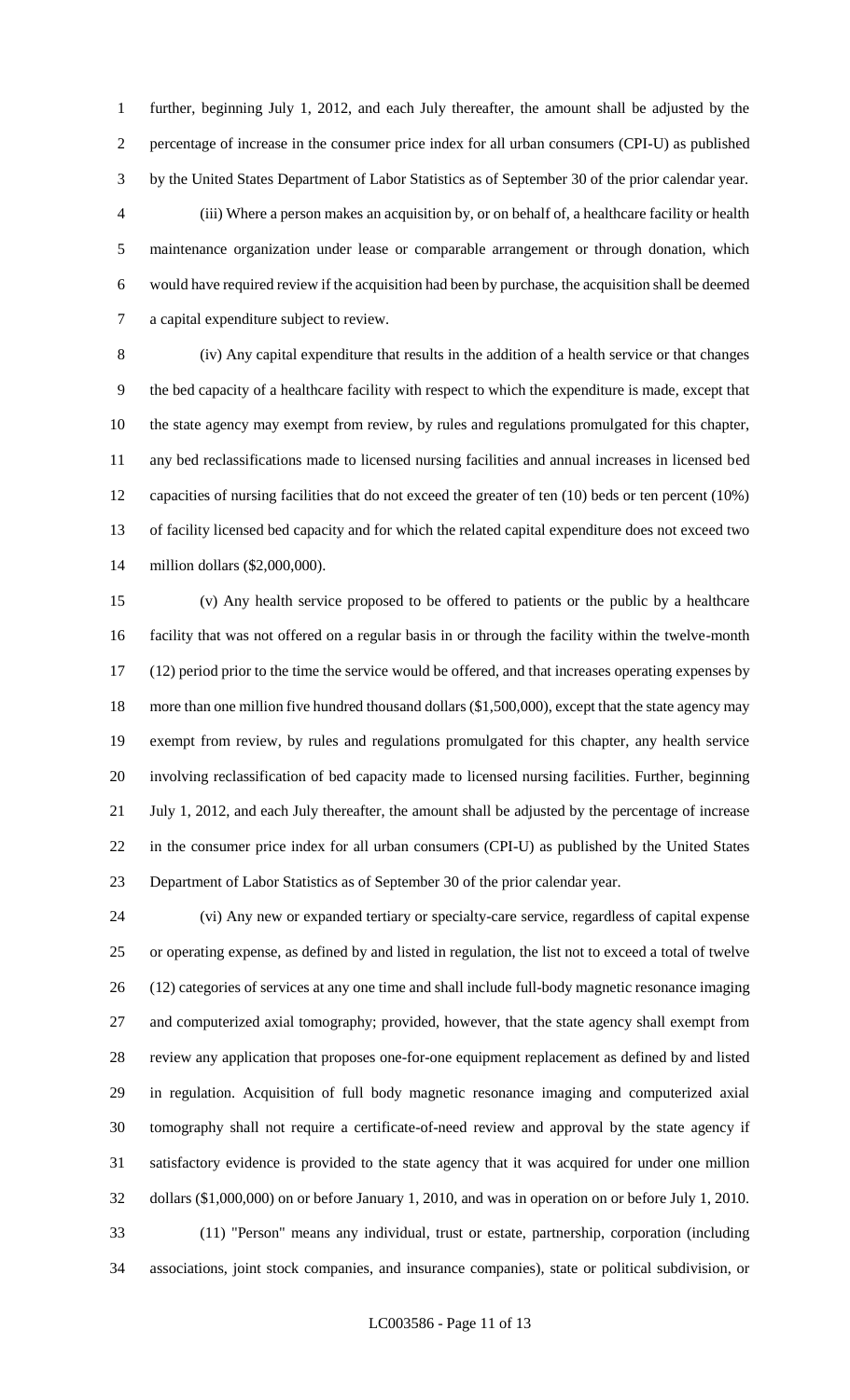instrumentality of a state.

 (12) "Predevelopment activities" means expenditures for architectural designs, plans, working drawings, and specifications, site acquisition, professional consultations, preliminary plans, studies, and surveys made in preparation for the offering of a new, institutional health service.

(13) "State agency" means the Rhode Island state department of health.

 (14) "To develop" means to undertake those activities that, on their completion, will result in the offering of a new, institutional health service or new healthcare equipment or the incurring of a financial obligation, in relation to the offering of that service.

(15) "To offer" means to hold oneself out as capable of providing, or as having the means

for the provision of, specified health services or healthcare equipment.

SECTION 4. This act shall take effect upon passage.

======== LC003586 ========